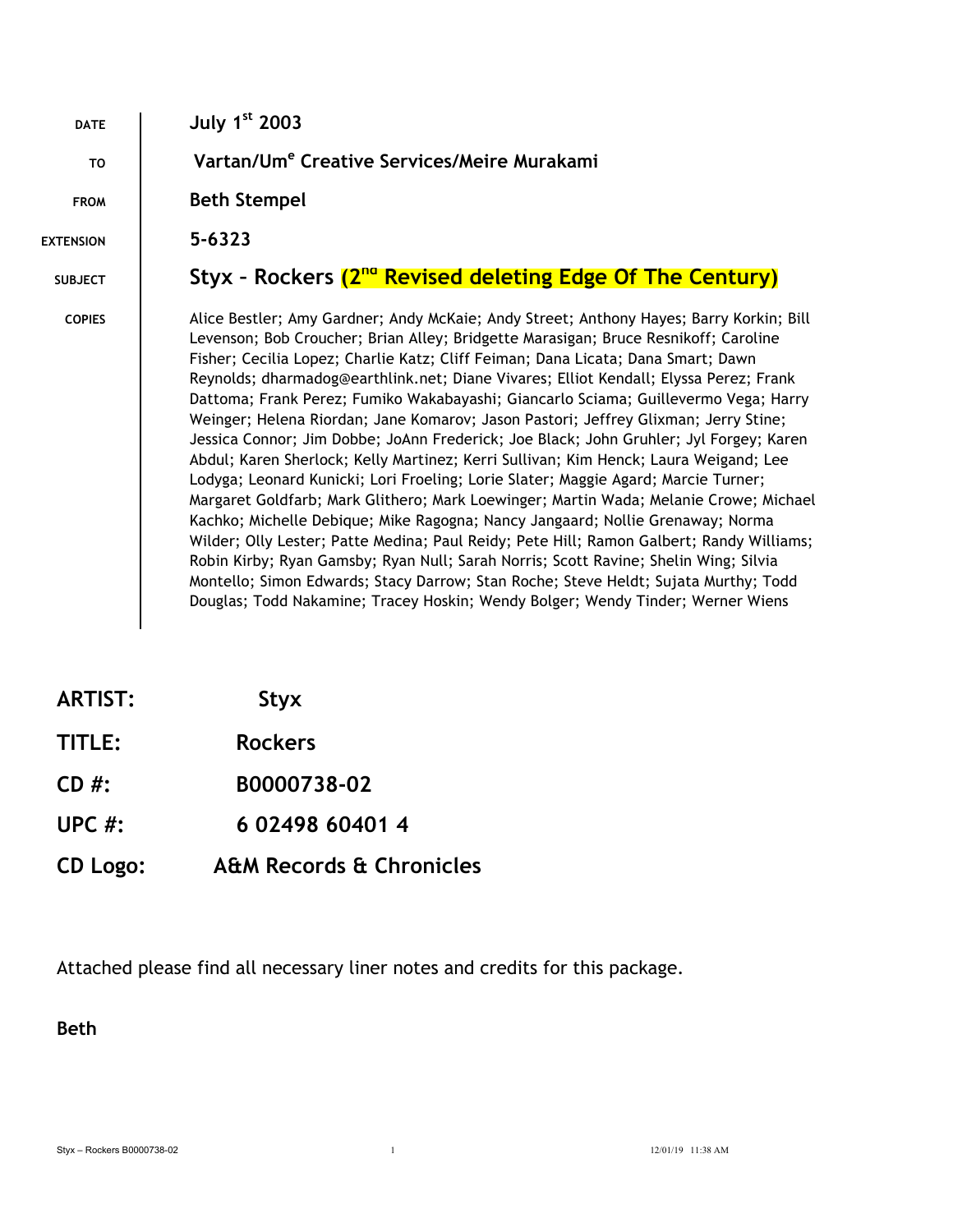## **Styx Rockers**

## **(CD Booklet)**

- 1. MIDNIGHT RIDE 4.18 (James Young) Produced by STYX Taken from the album EQUINOX, released 1975.
- 2. SHOOZ 4.44 (James Young / Tommy Shaw) Produced by STYX Taken from the album CRYSTAL BALL released 1976.
- 3. CRYSTAL BALL 4.26 (Tommy Shaw) Produced by STYX Taken from the album CRYSTAL BALL released 1976.
- 4. MISS AMERICA 5.01 (James Young) Produced by STYX Taken from the album GRAND ILLUSION, released 1977.
- 5. MAN IN THE WILDERNESS 5.47 / 6.57 (Tommy Shaw) Produced by STYX Taken from the album GRAND ILLUSION, released 1977.
- 6. BLUE COLLAR MAN (LONG NIGHTS) 4.03 (Tommy Shaw) Produced by STYX Taken from the album PIECES OF EIGHT, released 1978.
- 7. RENEGADE 4.13 (Tommy Shaw) Produced by STYX Taken from the album PIECES OF EIGHT, released 1978.
- 8. SNOWBLIND 4.58 (James Young / Dennis DeYoung) Produced and arranged by STYX Taken from the album PARADISE THEATRE, released 1980.
- 9. HEAVY METAL POISONING 4.54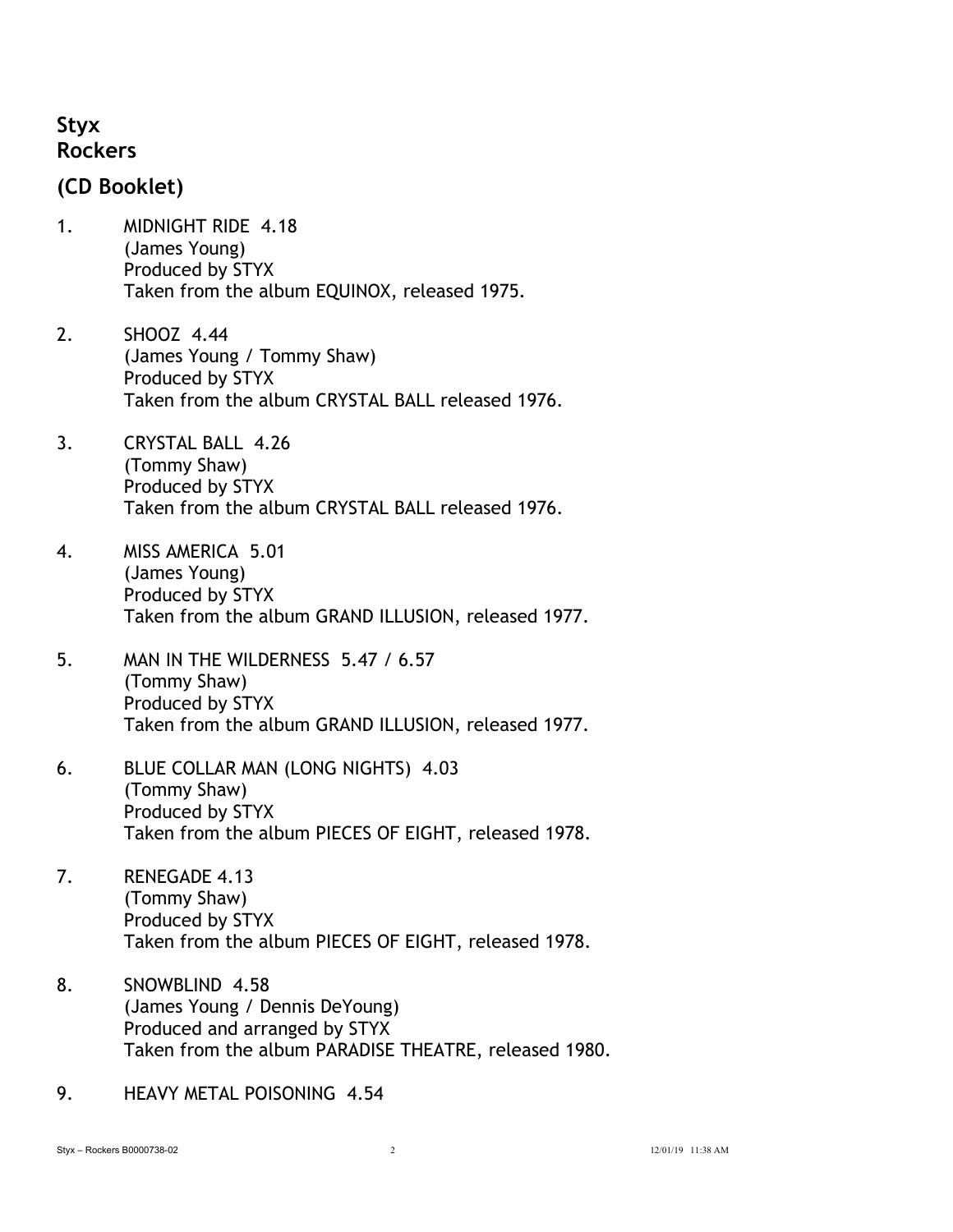(James Young) Produced and arranged by STYX Taken from the album KILROY WAS HERE, released 1983.

10. LOVE IS THE RITUAL 3.48 (Glen Burtnik / Plinky) Produced by Dennis DeYoung Taken from the album EDGE OF THE CENTURY, released 1990.

11. LITTLE SUZIE 4.49 (Glen Burtnik / Bob Berger / Tommy Shaw / Dennis DeYoung) Produced by Dennis DeYoung Taken from the album GREATEST HITS PART2, released 1996.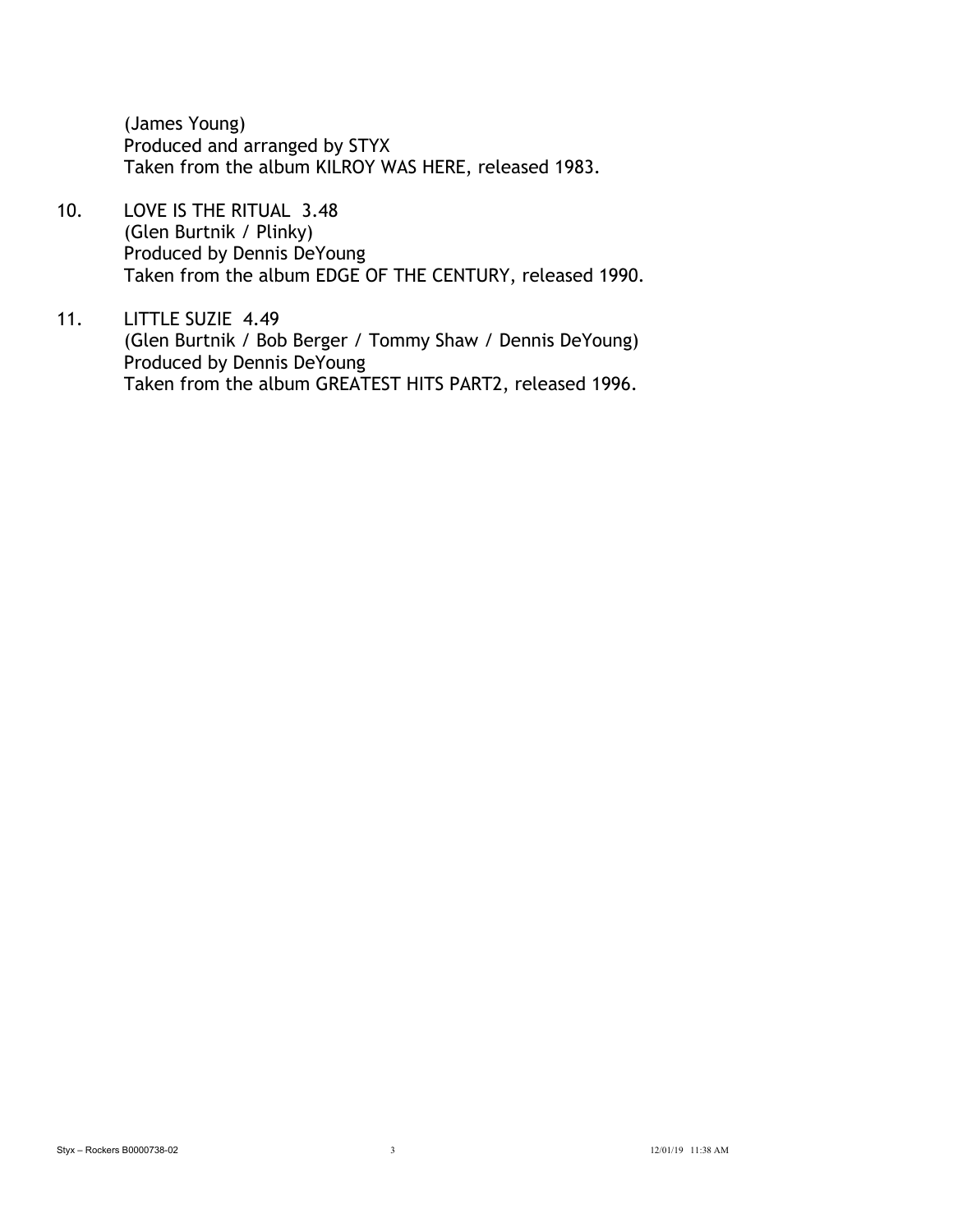DENNIS DEYOUNG: keyboards, vocals and synthesizers TOMMY SHAW: acoustic and electric guitars, synthesizers and vocals (except MIDNIGHT RIDE, LOVE IS THE RITUAL) JAMES YOUNG: guitars and vocals CHUCK PANOZZO: bass guitar, bass pedals and vocals JOHN PANOZZO: drums, percussion and vocals

JOHN CURULEWSKI: guitars, vocals and synthesizers (on MIDNIGHT RIDE)

GLEN BURTNIK: guitars and vocals (on LOVE IS THE RITUAL)

Compiled by James Young and Tommy Shaw

Compilation Produced by Bill Levenson in association with STYX

Mastered by Bob Ludwig at Gateway Mastering, Portland, Maine

Art Direction: VARTAN Design: Photo Research: Photos:

Production Coordination: Beth Stempel

A&M Records logo © 2003 A&M Records B0000738-02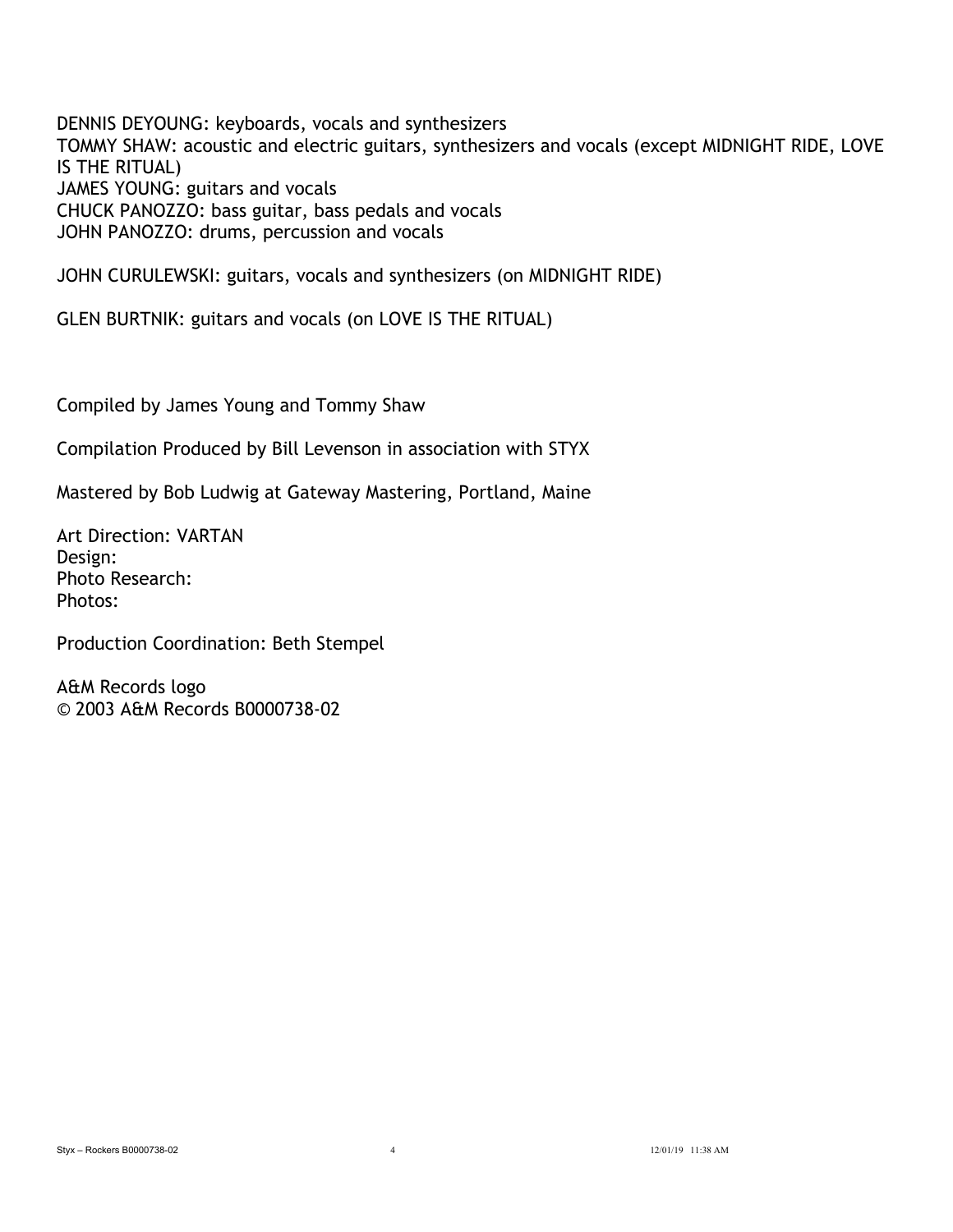**Styx Rockers**

**(CD Label)**

A&M Records logo ! © 2003 A&M Records. B0000738-02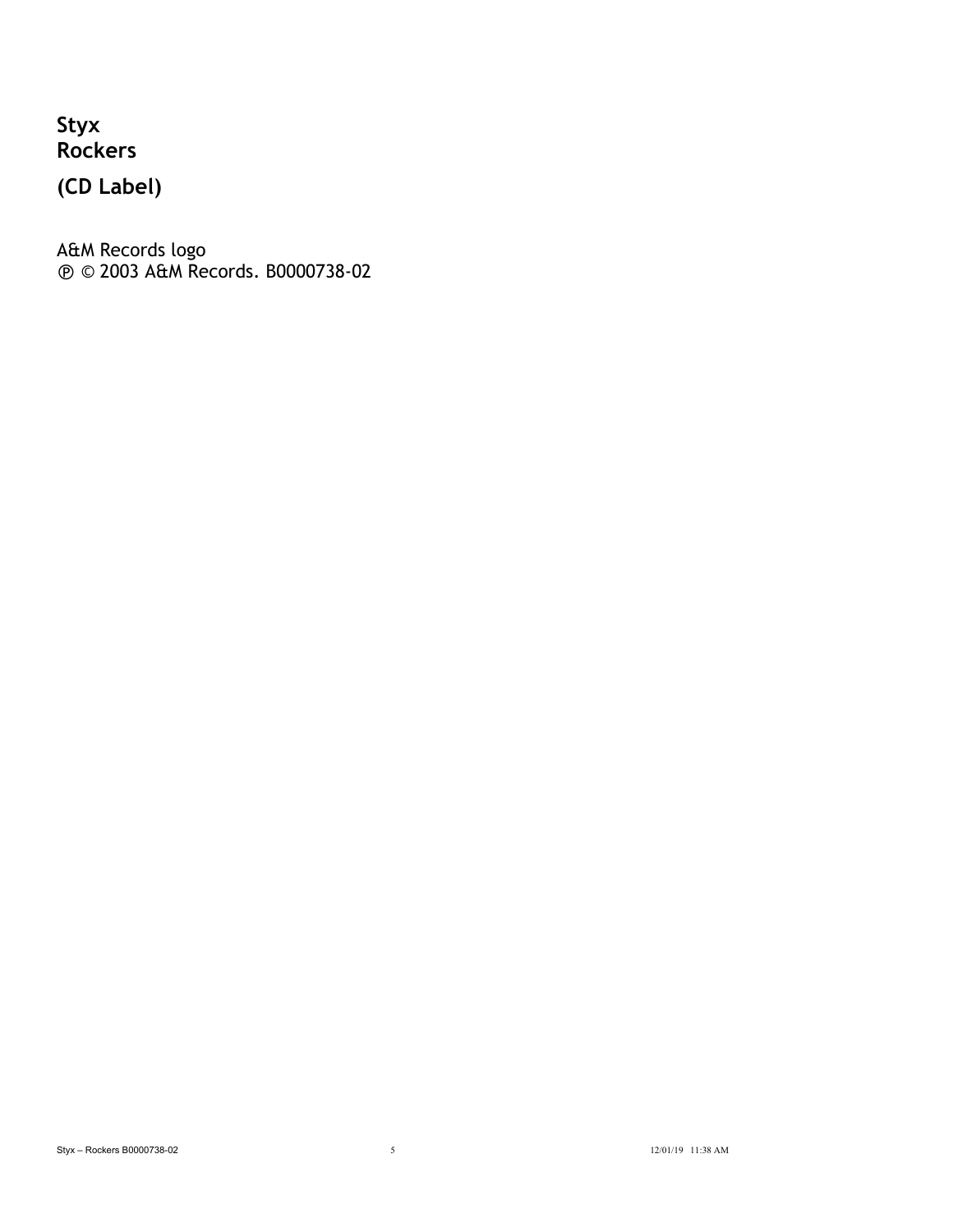**(CD Spine)**

A&M Records logo Styx Rockers B0000738-02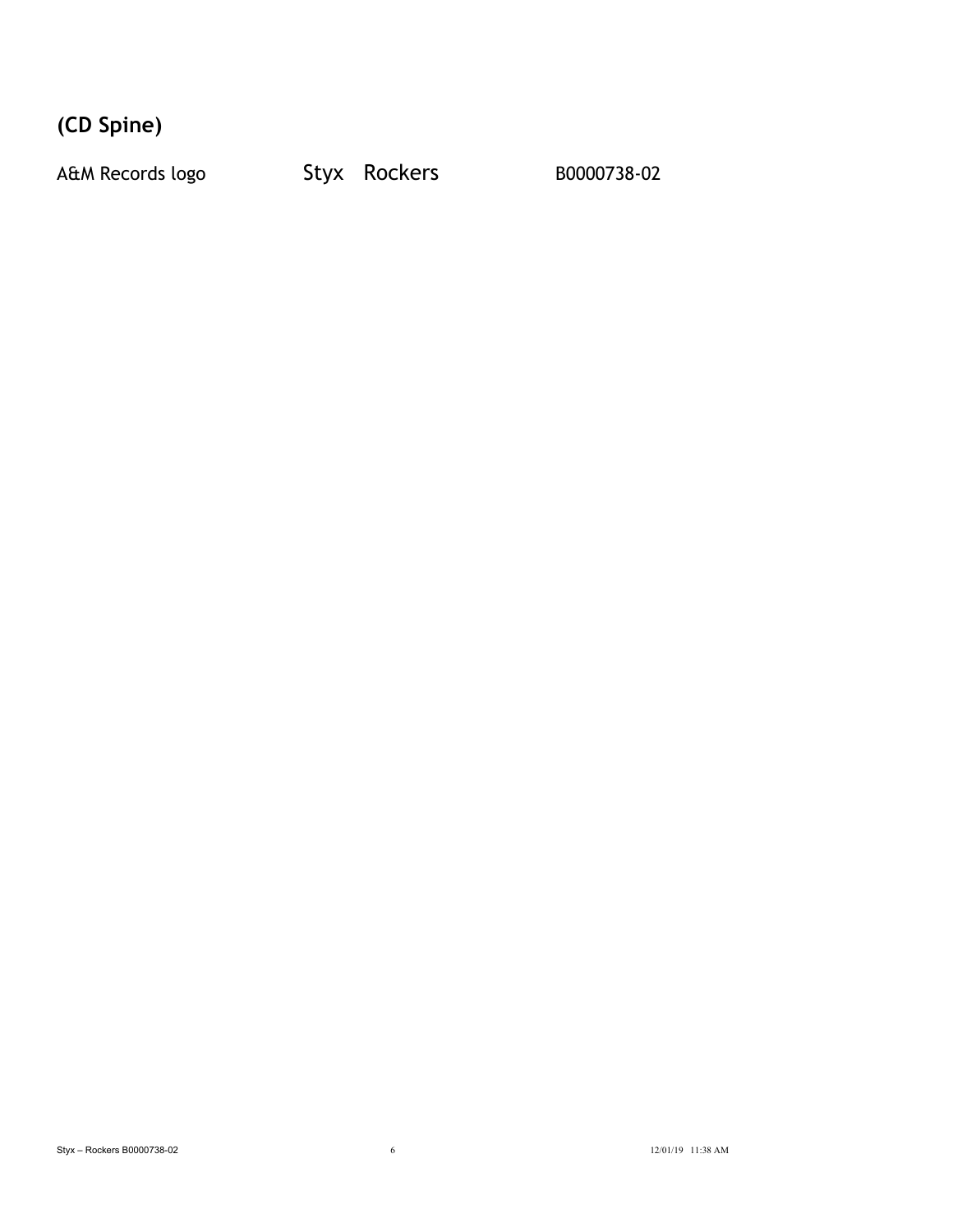## **Styx Rockers**

**(CD Inlay)**

- 1. MIDNIGHT RIDE 4.18
- 2. SHOOZ 4.44
- 3. CRYSTAL BALL 4.26
- 4. MISS AMERICA 5.01
- 5. MAN IN THE WILDERNESS 5.47 / 6.57
- 6. BLUE COLLAR MAN (LONG NIGHTS) 4.03
- 7. RENEGADE 4.13
- 8. SNOWBLIND 4.58
- 9. HEAVY METAL POISONING 4.54
- 10. LOVE IS THE RITUAL 3.48
- 11. LITTLE SUZIE 4.49

Bar Code: 6 02498 60401 4

 A&M Records & Chronicles logos A Universal Music Company www.amrecords.com www.universalchronicles.com

UM<sup>e</sup> logo  $\odot$   $\odot$  2003 A&M Records, 2220 Colorado Avenue, Santa Monica, CA 90404 - U.S.A. Distributed by Universal Music & Video Distribution, Corp. Warning: All rights reserved. Unauthorized duplication is a violation of applicable laws. B0000738-02